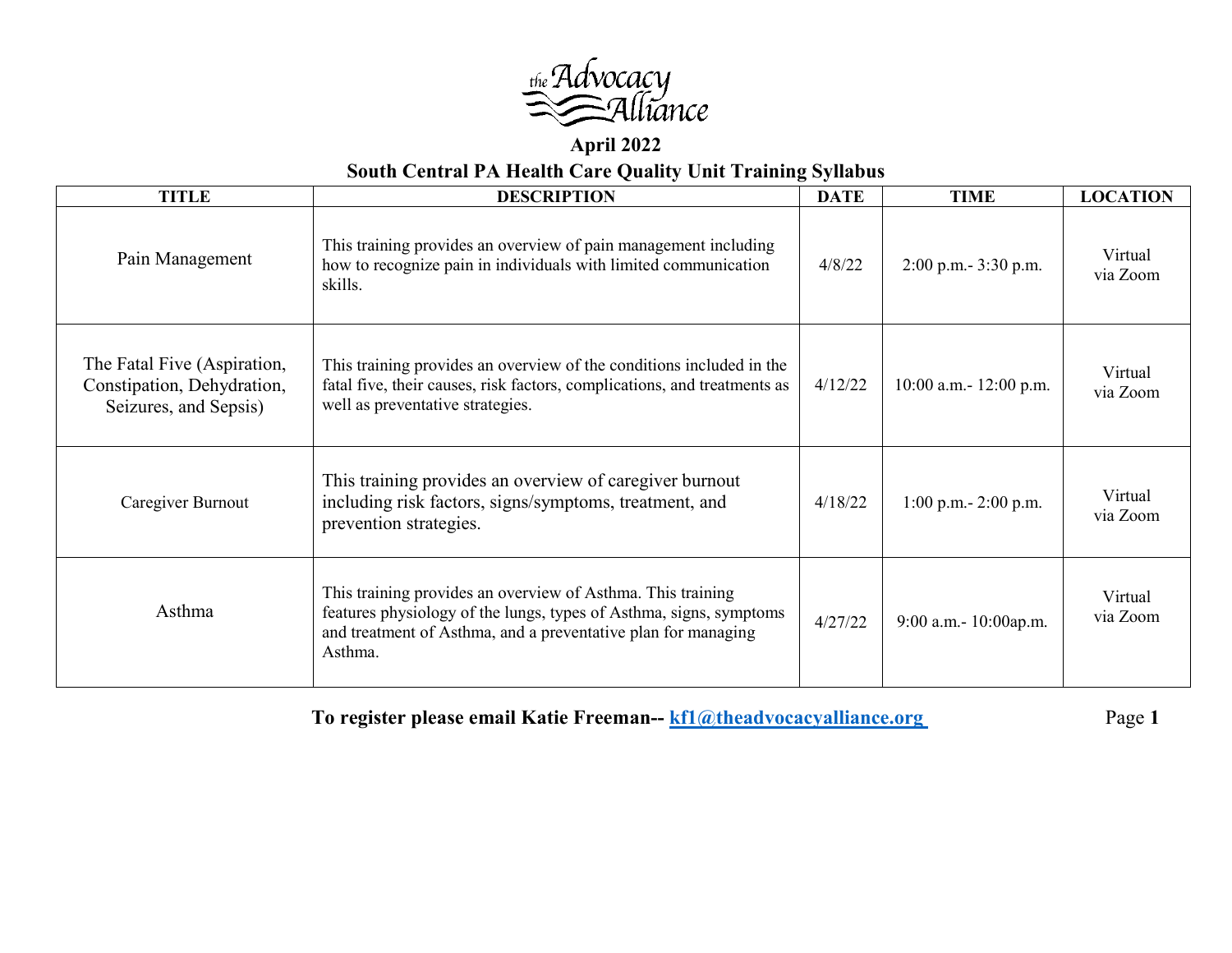

## **May 2022 South Central PA Health Care Quality Unit Training Syllabus**

| <b>TITLE</b>                                        | <b>DESCRIPTION</b>                                                                                                                                                                                                                   | <b>DATE</b> | <b>TIME</b>                | <b>LOCATION</b>     |
|-----------------------------------------------------|--------------------------------------------------------------------------------------------------------------------------------------------------------------------------------------------------------------------------------------|-------------|----------------------------|---------------------|
| Obsessive Compulsive (OCD)<br>and Related Disorders | This training provides an overview of OCD and related disorders,<br>including signs and symptoms, causes, risk factors, complications,<br>treatment, and ways to support individuals with these disorders.                           | 5/5/22      | $10:00$ a.m. $-11:30$ a.m. | Virtual<br>via Zoom |
| Compromised Skin Integrity                          | This training provides an overview of compromised skin integrity,<br>including the role of the skin as an organ, risk factors for skin<br>breakdown, the stages of breakdown, treatments, interventions, and<br>barriers to healing. | 5/10/22     | 11:00 a.m. - 12:30 p.m.    | Virtual<br>via Zoom |
| The Healthy Bowel                                   | This training provides an overview of the gastrointestinal system<br>including anatomy, how the system works, factors that influence<br>bowel health, and tips for improved bowel function.                                          | 5/20/22     | $1:00$ p.m.- $2:00$ p.m.   | Virtual<br>via Zoom |
| Metabolic Syndrome                                  | This training provides an overview of Metabolic Syndrome<br>including causes, risk factors, diagnostic tools, treatment options,<br>and prevention strategies.                                                                       | 5/25/22     | $9:00$ a.m. $-10:30$ a.m.  | Virtual<br>via Zoom |
| Autism and Sensory<br>Integration                   | This training provides an overview of Autism, including an<br>introduction to Autism, symptoms, characteristics, causes, theories,<br>and treatment options, including information on sensory integration<br>therapy.                | 5/25/22     | 2:00 p.m.- 3:30 p.m.       | Virtual<br>via Zoom |

 **To register please email Katie Freeman**-- **[kf1@theadvocacyalliance.org](mailto:kf1@theadvocacyalliance.org)** Page 1